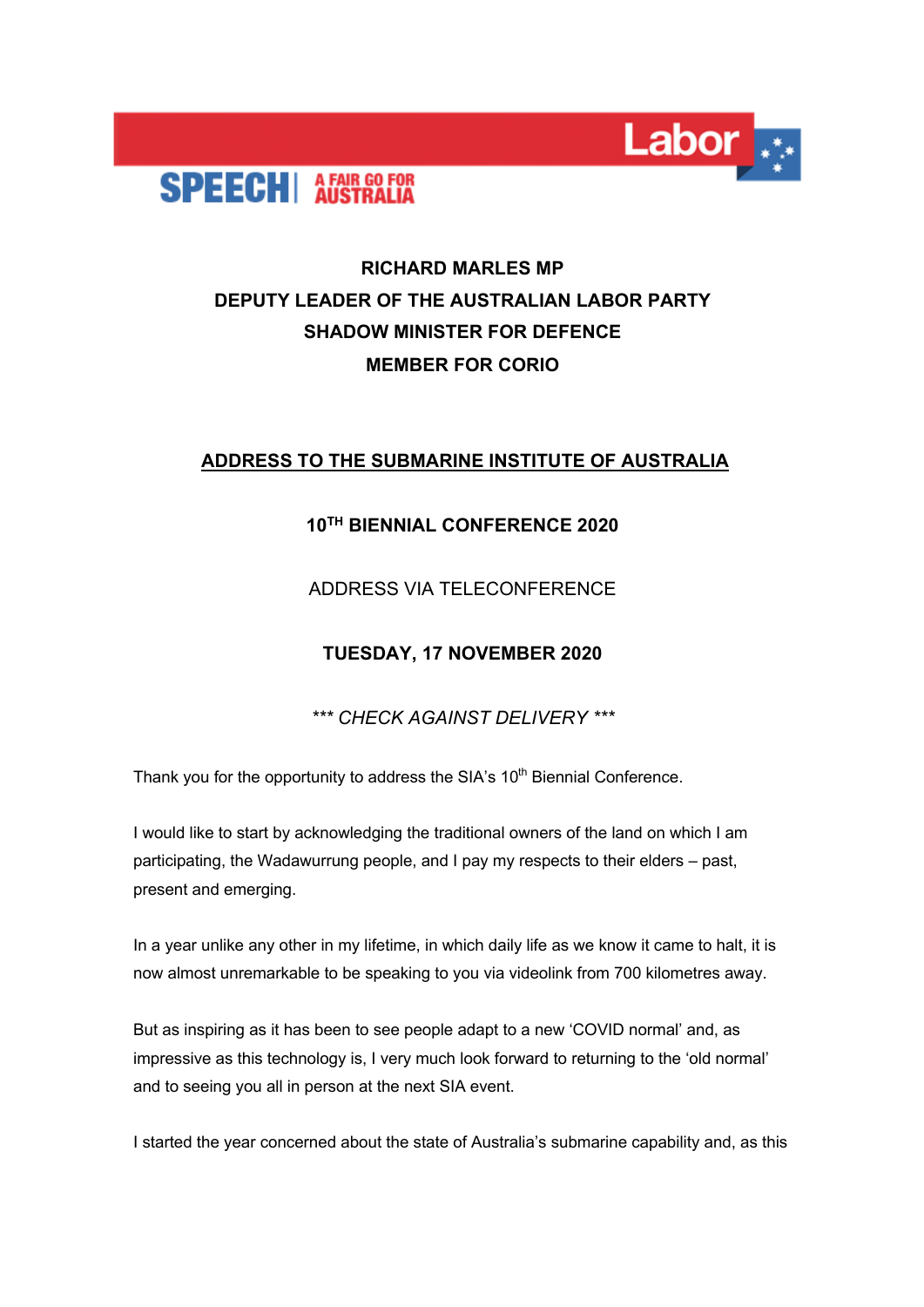year draws to a close, I find myself deeply troubled.

In August at the National Press Club I put on record the extent and seriousness of Labor's concerns about the Government's history of mismanagement of our submarine capability.

That was not a decision taken lightly.

Labor strives for practical bipartisanship when it comes to the defence of our nation and the safety of our citizens.

But that isn't a blank cheque.

It is the job of an opposition to hold the government of the day to account for the promises it makes.

On this issue, it was necessary to sound the alarm given the seriousness of Labor's concerns about the state of this critical capability.

And that alarm has only grown louder in the subsequent months.

In reaching this view, Labor's starting point is our nation's capacity to shape and respond to our strategic circumstances.

The bottom line is this: the world in which we find ourselves today presents the most challenging set of strategic circumstances since the Second World War.

That view has only been strengthened in the wake of the coronavirus pandemic.

On this there is now largely consensus across the political spectrum.

The recent Defence Strategic Update, for example, presents a noticeably starker assessment of the world around us than the Defence White Paper that was released four years earlier.

What that ultimately means in terms of how we equip our armed services – how we turn important words into a hard reality – is a premium on capabilities that help us influence and respond to these circumstances.

And it means our submarines are more important than ever.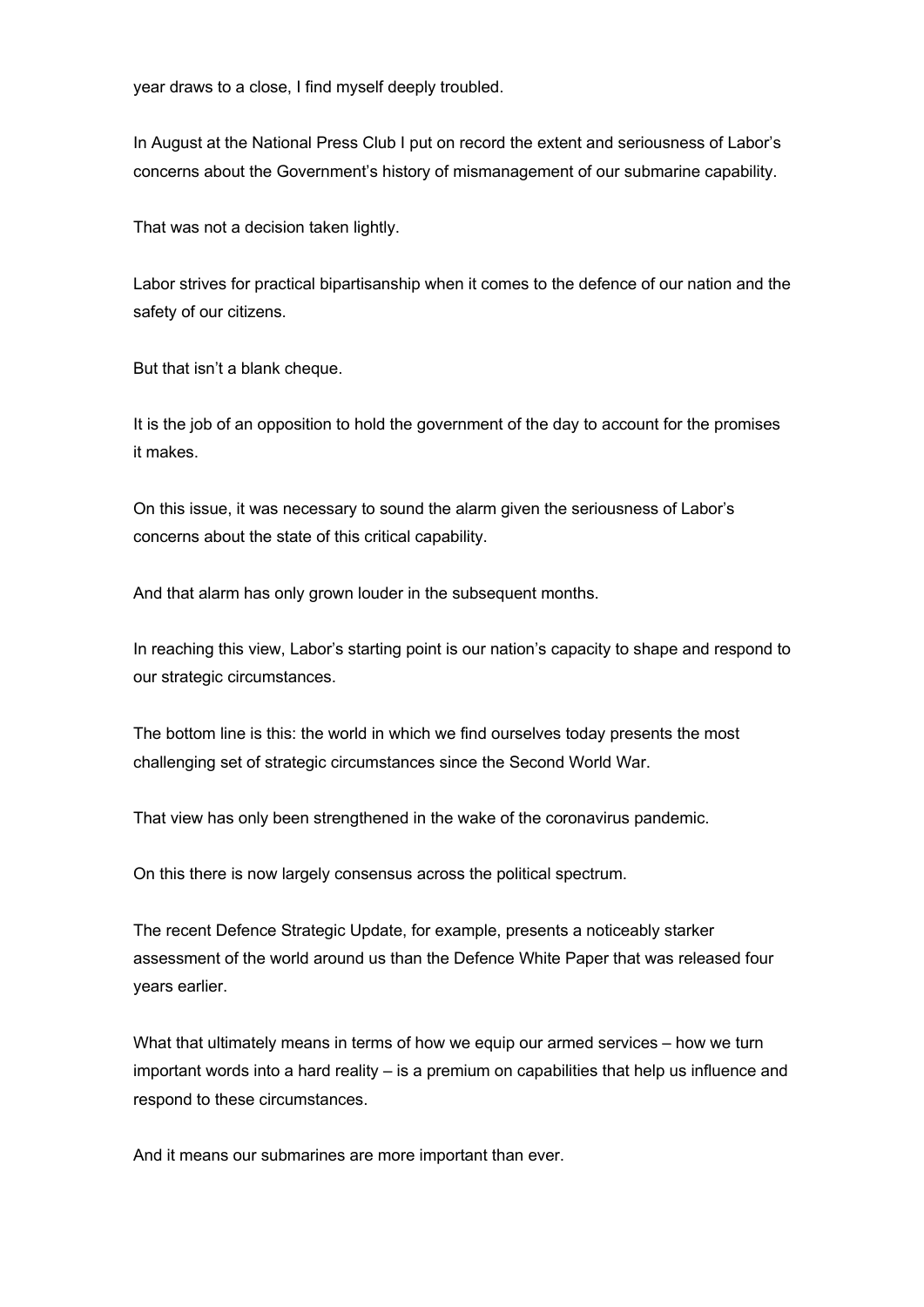Countries with a modern submarine force benefit from their unique mix of endurance, surveillance and strike.

And at the very heart of what makes submarines so special is stealth.

It is these unique attributes – the fear a submarine may be lurking ahead, undetected and ready to strike – that gives a potential adversary pause.

As I have said in the past, when we talk about buying a submarine, what we are ultimately buying is a question mark in an adversary's mind.

And the importance of that question mark should not be underestimated.

As the Minister put it earlier this year:

*"Our submarine capability – underpins Australia's credibility and influence as a modern military power."*

And she is absolutely right.

So one would think that careful and deliberate management of this national asset would be amongst the Government's highest priorities over its seven years in power.

And yet what we are confronted with is the opposite.

I have spoken in the past about how we arrived at this critical juncture.

About how the Government initially said the Future Submarines were needed in the mid-2020s.

About attempts to send the build offshore.

About how our submarines became a political football in Liberal leadership contests.

About a rushed Competitive Evaluation Process and a fatal mistake to down-select to one bidder too early.

And about how delivery of the Future Submarines has been delayed by a decade.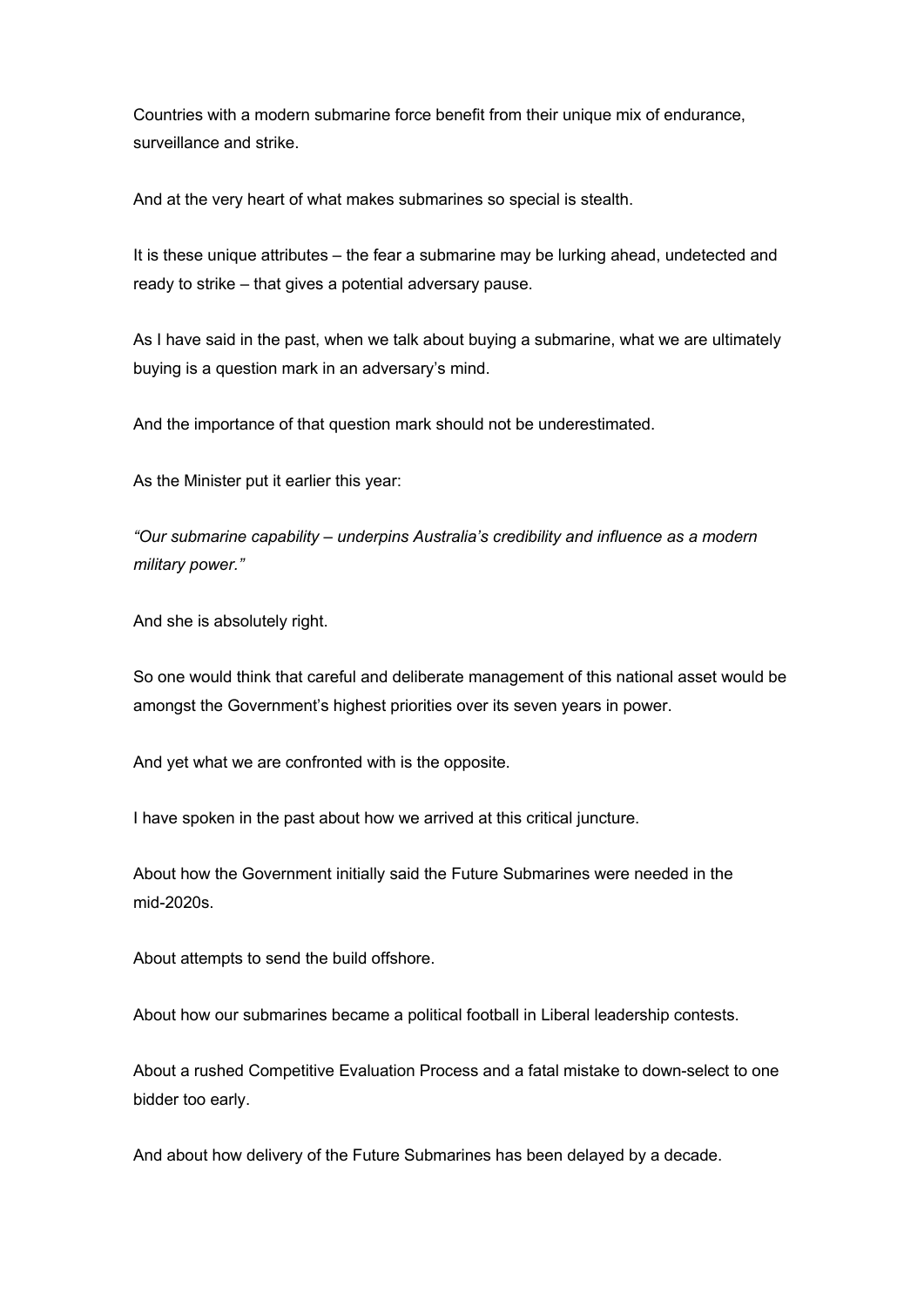The litany of politically-driven decisions that got us to this point should not be forgiven or forgotten.

But today I want to focus on what is ahead of us.

What we face is a wicked problem as critical deadlines approach and politically inconvenient decisions are put off.

This is most acute in the case of the Collins class.

The same submarines that Tony Abbott called "fragile".

The same submarines built and maintained by Australian workers that David Johnston said he would not trust to build a canoe.

And the same submarines the Government now **rightly** lauds.

The importance of Collins is easily overlooked in the context of the Future Submarines.

But those Future Submarines are nothing more than digital diagrams at this point in time.

Meanwhile the Collins class *is* our submarine capability in the here and now.

It will be the backbone of our submarine capability for the next two decades.

And it will be in operational service for almost another 30 years.

In other words, the maintenance and successful extension of the life of the Collins class is absolutely essential.

This life of type extension work must commence in 2026.

It is a complex and high risk undertaking, in which considered decision making is critical.

And yet almost every key decision is up in the air.

The Government has still not made a decision on how many Collins boats it will extend.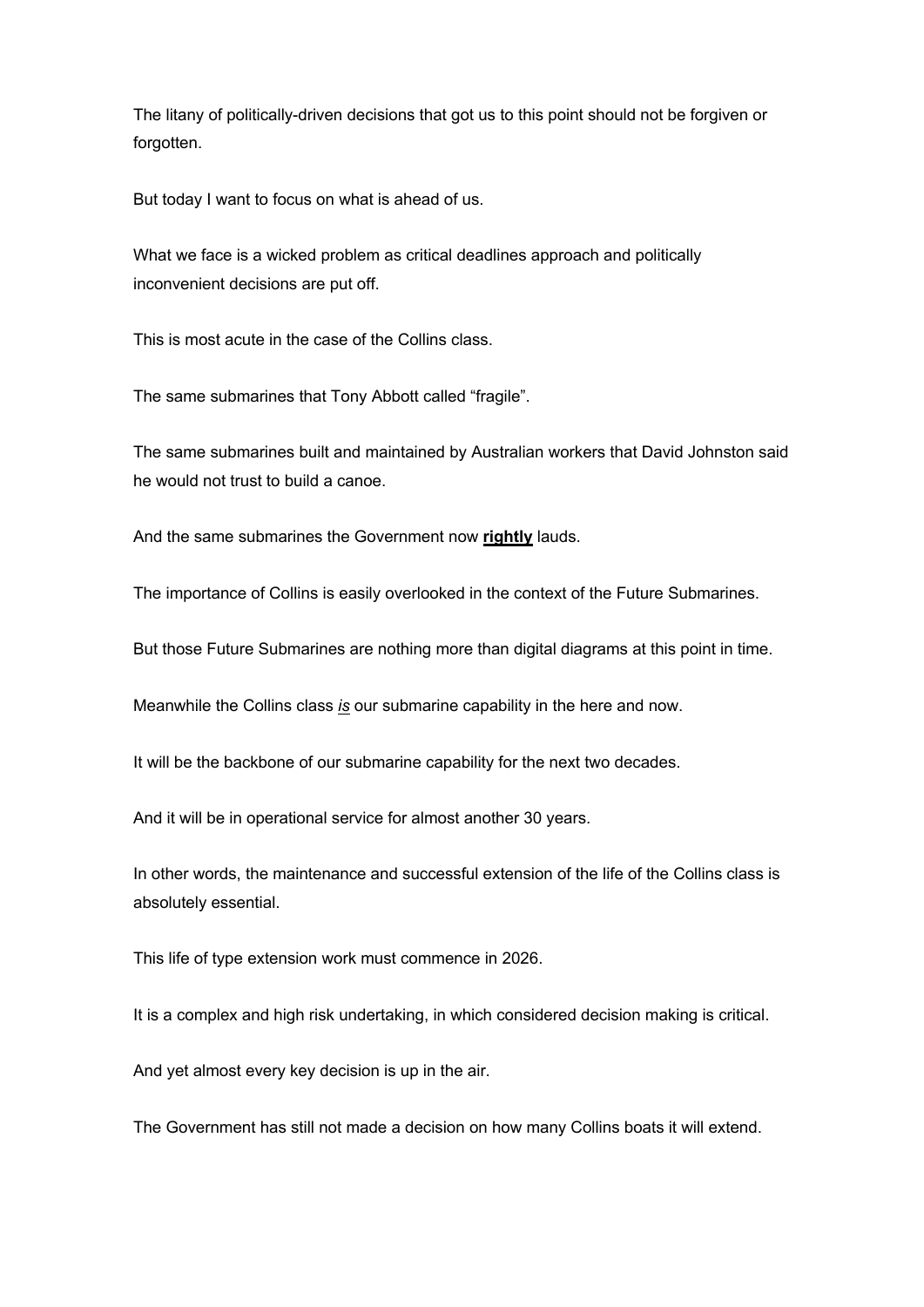Nor has it made a decision on where this work will occur – be it South Australia or Western Australia.

Not only did the Minister not live up to her promise that this decision would be made by the end of last year – she now refuses to say whether a decision will be made before the next election.

Meanwhile the clock is ticking, and the risks are increasing.

ASC, which is responsible for undertaking this work, told Senate Estimates last month that it needs around five and half to six years to prepare should the Government decide to move this work to Western Australia from 2026.

In other words, time is almost up for a decision.

ASC executives also revealed that they only became aware the Government had dispensed with the option of moving this work at an earlier date by way of a press conference by Scott Morrison in February this year.

**This is a vital program for our nation and the Government can't say how many Collins boats will be extended, won't say where that work will occur, won't commit to making a decision before the next election, and officials are learning key details through press conferences.**

For a government that likes to talk itself up when it comes to its national security credentials – they have completely dropped the ball.

And the Government has also dropped the ball through its mismanagement of the Future Submarine Program.

On every measure, the Future Submarine Program appears to be going backwards.

As *The Australian's* Paul Kelly said earlier this year, there is a crisis of trust engulfing this project.

That starts with the timelines for this acquisition.

The very reason that extension of the Collins is so pressing is because the first of the Future Submarines will not be operational until about 2035 – a decade later than we were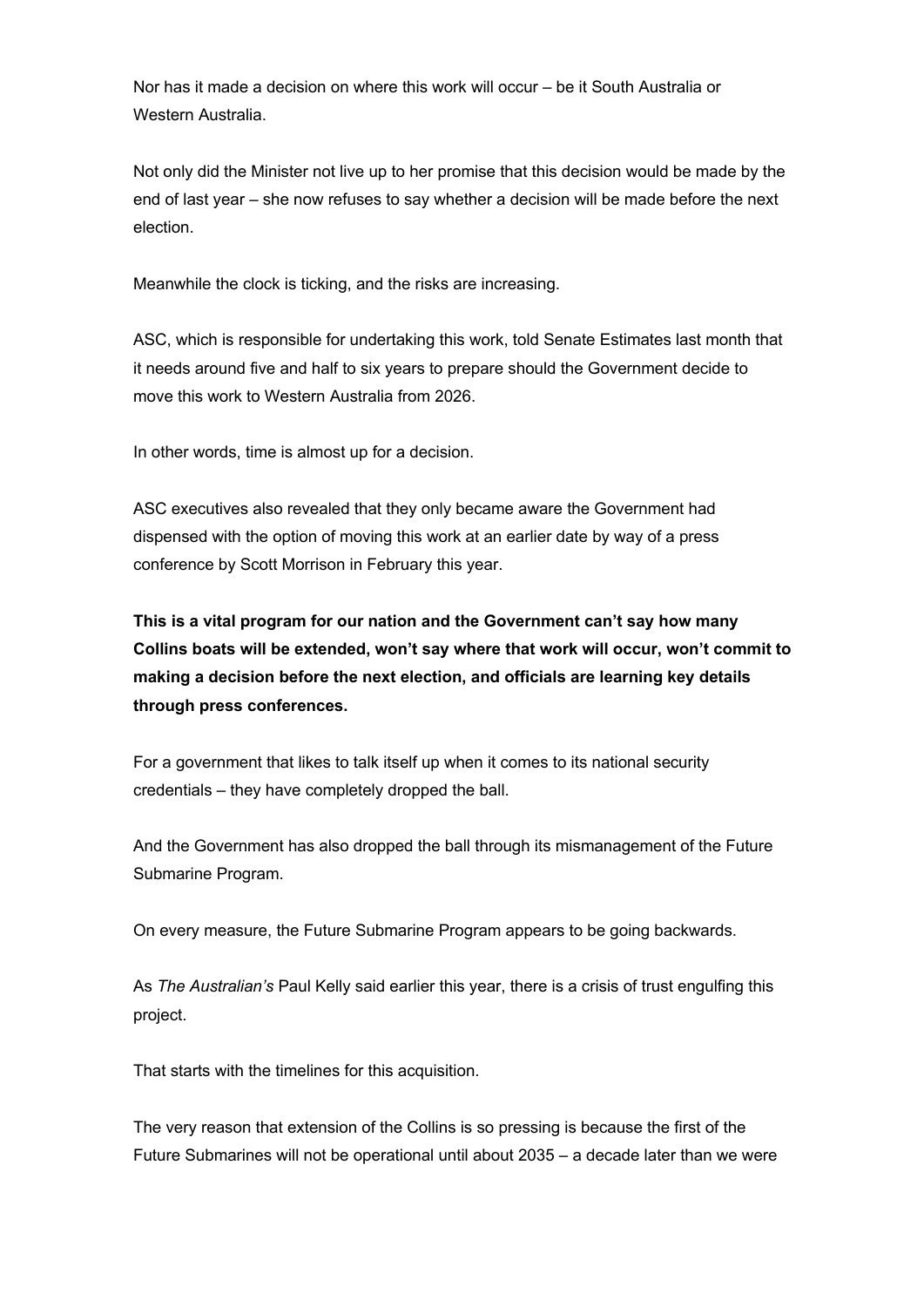first told.

So despite the Government's own assessments about the deterioration in our strategic circumstances, their acquisition strategy appears to be pulling in the other direction.

And as challenging as our strategic circumstances are now, they will likely only be more challenging again in 15 years when the first Future Submarine is operational.

And yet more challenging again by 2054 when all 12 will be operational.

These timelines are so long, in the post-COVID world, they render any reasonable assessment as to whether our Future Submarines will really be regionally superior effectively impossible.

And when one looks at how the Government is implementing these acquisitions –

At whether it is ensuring Australian defence industry gets its fair share of work on the Future Submarines –

It is once again a story of broken promises.

This is a government that liked to repeat claims that 90 per cent of the build would occur locally before the 2016 election, but sprinted away from that promise as soon as the election was over.

We were then told that 60 per cent represented a local build.

And then even that was abandoned when it came to signing the Strategic Partnering Agreement – replaced instead with a hollow and unenforceable commitment to 'maximise' local content.

Then in February the Minister announced she had secured a commitment that 60 per cent of the value of Naval Group's contract would be spent in Australia.

A commitment that still, nearly nine months later, has not been negotiated into the Strategic Partnering Agreement.

A commitment that sees hotels and language training counted as Australian industry capability on the Future Submarines.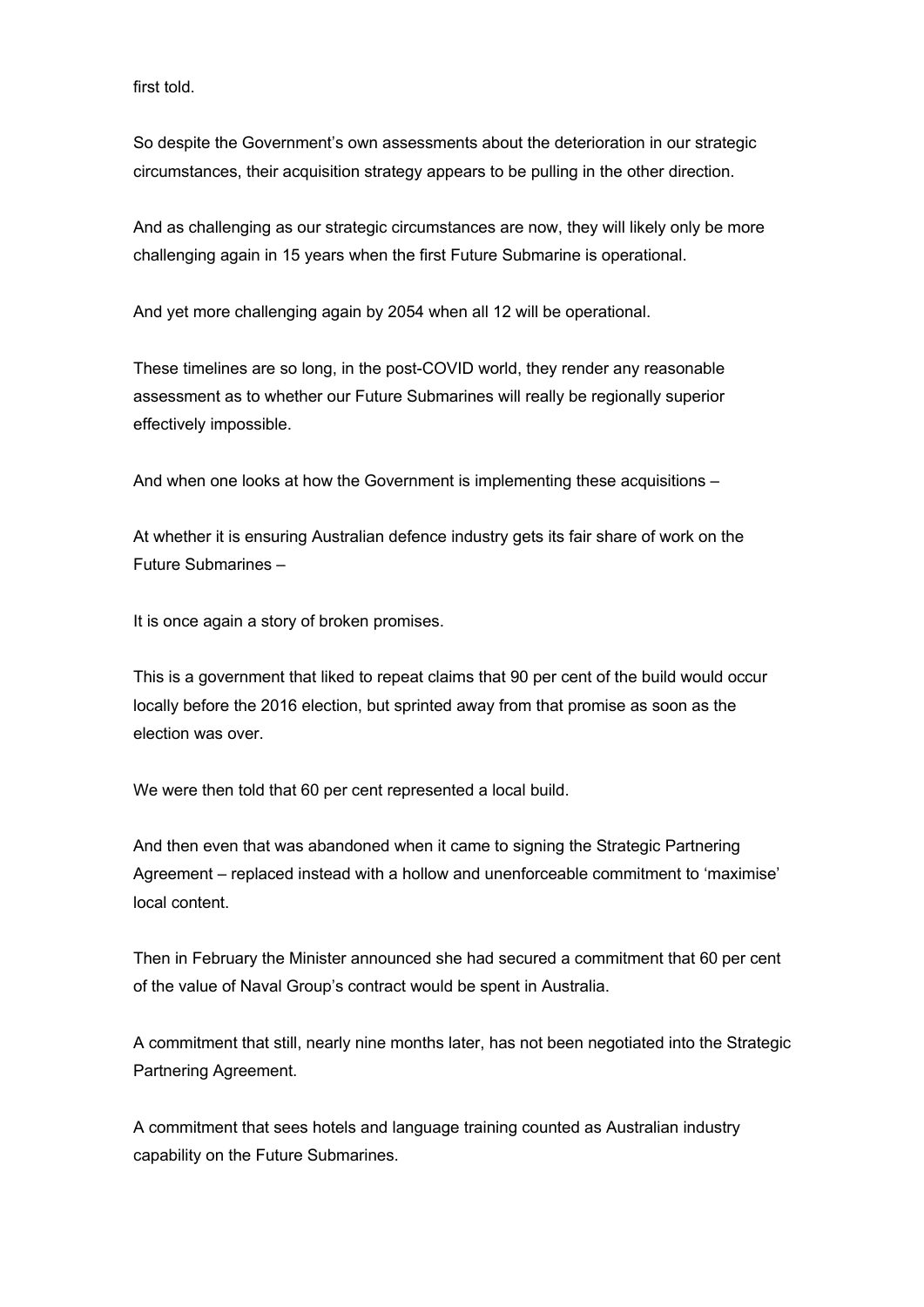Now I do not begrudge any Australian company winning contracts and work as part of this program, whatever industry they are in.

In fact, I want to see more Australian companies win that work.

But it is beyond a joke to suggest that spending money on hotels and language training has anything to do with Australian industry capability in the context of our submarines.

And that the Morrison Government wants to be congratulated for this achievement is an insult to all the businesses and Australian workers in our local defence industry.

The Government should be taking every opportunity to leverage that investment to build the types of reliable and sovereign supply chains this conference has been discussing.

But for that to occur there needs to be clear and enforceable local content requirements built into these major materiel procurements at the start – not retrofitted as an afterthought because the Government has a political problem.

That's why in his Budget reply speech Anthony Albanese committed that a future Labor government will negotiate appropriate, specific, enforceable and audited commitments into the contractual arrangements for all major defence materiel procurements and local defence contracts.

Labor will ensure transparent public disclosure of AIC commitments to give confidence to industry and the public.

And we will ensure those commitments are regularly reviewed by a body independent of procurement decisions, with appropriate contract measures built in to enable auditing through the supply chain and to deal with breaches of these commitments.

Anthony Albanese made this commitment because Labor believes that supporting Australian defence industry and building reliable, sovereign supply chains is a priority, not an afterthought.

And that when we are spending \$270 billion of taxpayer money over the next decade, we should maximise the national return on that investment.

The Future Submarines alone are a \$90 billion acquisition with a \$145 billion sustainment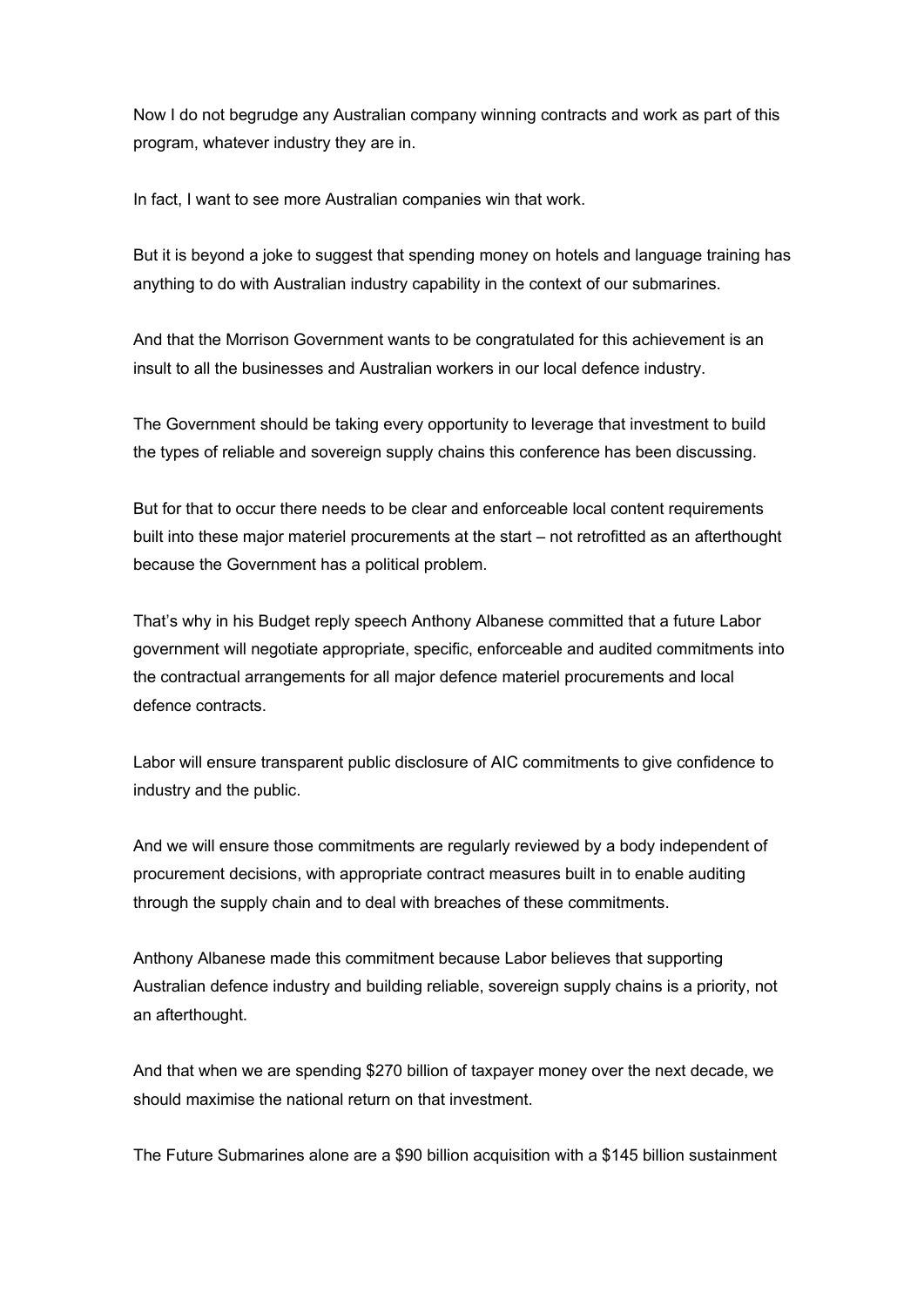tail.

Nearly a quarter of a trillion dollars in public expenditure and the largest acquisition in our nation's history.

The public need to have confidence that these vast sums are being spent wisely.

And yet when it comes to the Future Submarines, what we have learnt in recent weeks is that the Government hid cost blowouts for three years.

For three years they hid the fact the acquisition cost in 2016 was not \$50 billion, but in fact nearly \$80 billion.

The Minister's assertion that the public know to adjust the Government's figure to factor in four decades of inflation is patently absurd.

That there was also a nearly \$10 billion cost increase in the Future Frigates hidden from the public and Parliament by the Government for 18 months suggests a disturbing pattern of behaviour.

Being upfront and honest with the Australian public about how their money is being spent is not optional.

Hiding massive cost increases from taxpayers is unacceptable.

This is precisely the kind of behaviour that destroys public trust and eats away at the public's confidence in those elected to represent them.

I have now written to the Auditor-General to request an investigation into the failure by the Government to disclose these vast cost increases.

I have also asked the Auditor-General to examine whether there are other instances of cost increases that have not been publicly disclosed.

This a regrettable but necessary course of action – one forced upon us by a Government that hides the truth.

Make no mistake – Labor wants to see the Future Submarine Program succeed.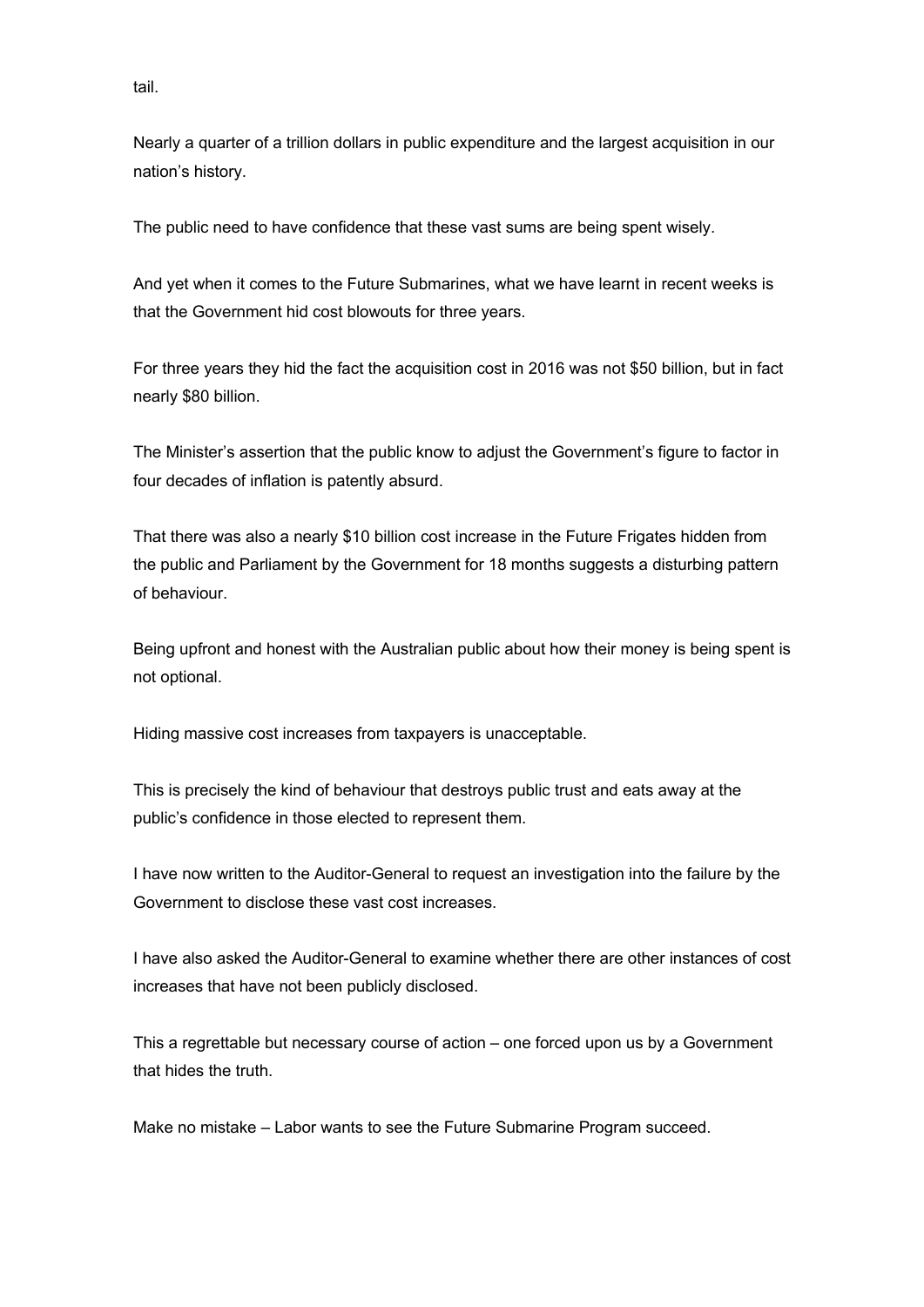We are not blind to the fact that complex acquisitions of leading-edge defence capabilities involve risk to both schedule and cost.

And we appreciate there are elements of these acquisitions that must remain confidential.

But nobody is asking the Government to reveal the nation's secrets.

Frankly, it isn't much to ask that the Prime Minister and Defence Minister front up and tell the truth  $-$ 

To explain to the Australian people why they continue to run down the clock rather than making key decisions about the future of our vital Collins class –

To justify why they hid \$40 billion in cost increases for years all while issuing press releases and arranging media opportunities boasting about figures they knew were wrong –

And to explain how they think expenditure on hotels and language training has anything to do with building the capability of Australian defence industry.

This is a government that likes to make much of its national security credentials.

But on every measure, since coming to office, this government has failed to live up to its own hype.

And at a time when we are facing the most complex strategic circumstances in living memory, what we need more than ever is delivery, not spin.

And on that measure the Government has failed and continues to fail this country when it comes to national security.

The Australian community should be assured that in opposition Labor is taking the role of holding the Government to account seriously.

We will continue to hold them to account and ensure that the failure to deliver this critical capability on time, on budget and built in Australia, is central to our national discourse – as it should be.

Because we understand now more than ever people need a government they can trust with